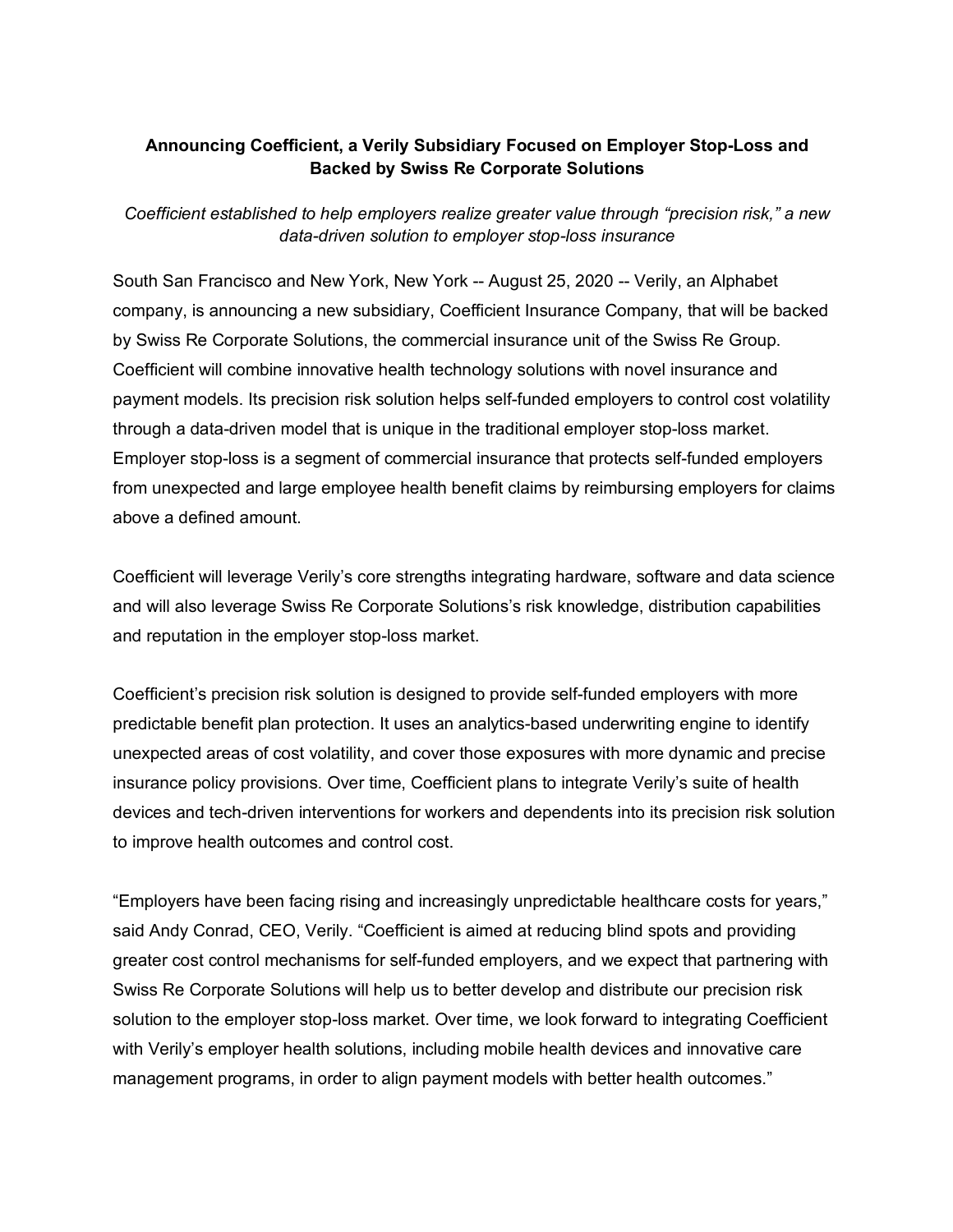"Swiss Re Corporate Solutions has long prided itself for being a knowledge-based and datadriven insurer. Today, we're building on that strong foundation by partnering with Alphabet's Verily to use advanced technology and data analytics to innovate risk management in the employer stop-loss space," stated Andreas Berger, CEO, Swiss Re Corporate Solutions. "We look forward to working with Coefficient in delivering on our mission to address industry inefficiencies, provide an outstanding customer experience and advance corporate insurance together."

Swiss Re Corporate Solutions has agreed to make a minority investment in Coefficient, subject to the satisfaction of certain closing conditions including regulatory approvals. In connection with this investment, Ivan Gonzalez, CEO North America, Swiss Re Corporate Solutions, is expected to join the Coefficient Board of Directors upon closing.

### ###

## **About Coefficient**

Coefficient plans to provide self-funded employers with a new data-based approach to employer stop-loss in order to help them manage risks, costs and achieve better outcomes. To learn more, visit https://getcoefficient.com/.

## **About Verily**

Launched in 2015, Verily is a subsidiary of Alphabet focused on life sciences and healthcare. Our mission is to make the world's health data useful so that people enjoy healthier lives. Verily develops tools and devices to collect, organize and activate health data, and creates interventions to prevent and manage disease. We partner with leading life sciences, medical device and government organizations, using deep hardware, software, scientific, and healthcare expertise to enable faster development, meaningful advances, and deployment at scale.

## **About Swiss Re Corporate Solutions**

Swiss Re Corporate Solutions provides risk transfer solutions to large and mid-sized corporations around the world. Its innovative, highly customised products and standard insurance covers help to make businesses more resilient, while its industry-leading claims service provides additional peace of mind. Swiss Re Corporate Solutions serves clients from offices worldwide and is backed by the financial strength of the Swiss Re Group. Visit <corporatesolutions.swissre.com> or follow us on [LinkedIn](https://www.linkedin.com/company/swiss-re-corporate-solutions/) and [Twitter @SwissRe\\_CS.](https://twitter.com/SwissRe_CS)

## **Media Contacts**

Robin Suchan Public Affairs and Communications, Verily Email: suchan@verily.com Direct: 415-736-1547